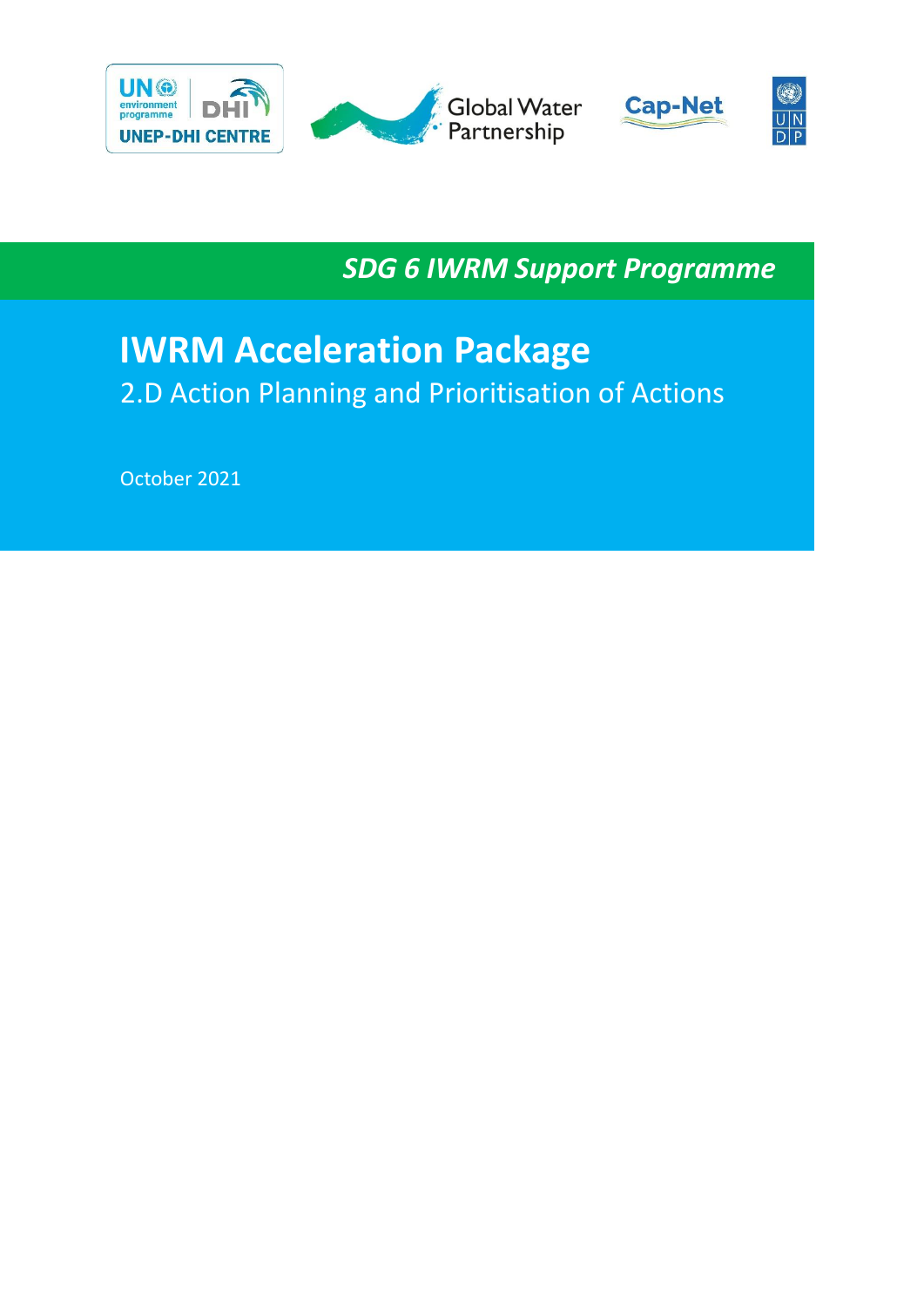### **What is an IWRM Action Plan?**

An IWRM Action Plan is a shared multi-annual commitment from different stakeholders in the country to advance IWRM implementation as a contribution to achieving the water-related SDGs. It should contain a limited number of priority interventions designed to help solve some of the country's most significant water-related challenges. These actions should be ambitious investment opportunities that shift the needle on SDG 6.5.1 and other water-related SDGs. They should attract funding and support from national public and private sectors and international donors. An Action Plan should be realistic and business-like in its framing and approach.

An IWRM Action Plan should not be a new fully-fledged national IWRM plan but rather be subordinate and supportive to the existing policy framework for IWRM. It should contain a portfolio of governmentendorsed water-related actions defined through a multi-stakeholder dialogue process and employing an IWRM approach. It should also not be a stand-alone document, separate from ongoing efforts to reach the water-related SDGs, climate adaptation goals, biodiversity targets and other relevant frameworks. Since each country presents a different set of circumstances, there is no one-size-fits-all "recipe" for producing an IWRM Action Plan. If a country has an existing national IWRM plan or similar, Stage 2 may focus on identifying the appropriate implementation pathway for some aspects of that plan. This could for example consist of fostering multi-stakeholder support to accelerate interventions from that plan that may be quick wins or "low-hanging fruits". If a country has no national IWRM plan, Stage 2 may identify the need to formally establish such a plan, or to ensure that an IWRM approach is inserted into the country's Nationally Determined Contributions (NDC) or National Adaptation Plan (NAP), among other interventions contemplated in Stage 3. Similarly, if a country has an outdated national IWRM plan, the updating of that plan could be a Stage 3 activity that could be prioritised in Stage 2.

### **Contents of an IWRM Action Plan**

An IWRM Action Plan should contain a *shortlist* of priority actions that can be feasibly funded and implemented within an agreed timeframe (a separate "long list" of other actions identified through the Stage 2 process can be maintained for future consideration). The Action Plan's ambition should be balanced with realism, acknowledging that full IWRM implementation and outcome-level results may take much longer than the suggested timeframe of the Action Plan (typically 3-5 years, with a suggested bi-annual or yearly follow-up to ensure proper monitoring and evaluation). The shortlist of actions should have a basic monitoring framework and a theory of change explaining how they would contribute to solving water-related challenges. That basic monitoring framework can be defined at the level of the entire Action Plan or for groups of related actions, depending on the thematic and geographic relationship between actions.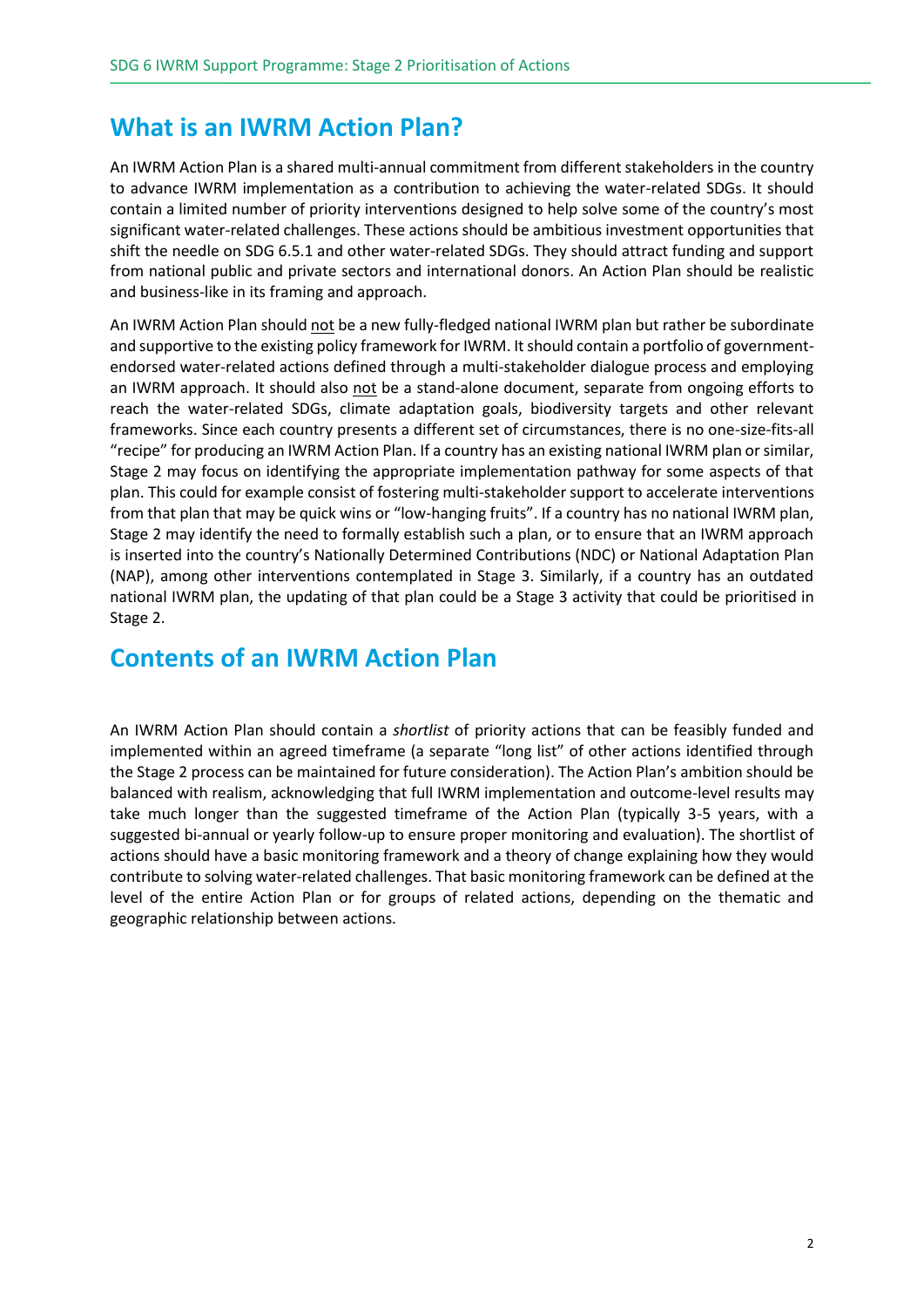#### **Potential areas of actions**



They may be national, sub-national or transboundary in scope. The Action Plan should explain the context of these interventions, responsible actors, human resources, timeframe and potential or actual funding sources, and an appropriate management framework and coordination mechanism(s) to facilitate their implementation, follow-up and evaluation. Action data sheets are included as an annexe to the Action Plan, and additional concept briefs may be prepared if required, in order to present the actions attractively and thus improve their bankability.

The IWRM Action Plan should build on existing national plans, programmes, processes and priorities, to help ensure that the solutions contribute to existing commitments, thus increasing resource efficiency and impact. The extent to which the work engages with aspects beyond SDG 6.5.1 is at the discretion of each country. Examples of the entry points that the Stage 2 process might link to include:

- formal existing or planned national water governance-related initiatives, such as national or sub-national IWRM plans
- climate-related priorities, as exemplified by the Nationally Determined Contributions (NDC), the National Adaptation Plan (NAP) or Green Climate Fund projects, among others
- national biodiversity-related targets, such as those under the post-2020 global biodiversity framework
- disaster risk reduction initiatives such as those under the Sendai Framework
- other national and regional sustainable development frameworks, investment programmes or related socioeconomic development projects, either under implementation or in the pipeline
- ongoing water governance reform processes
- ongoing governance reform processes with an emphasis on strengthening participation and inclusion of all stakeholders, including marginalized and vulnerable groups, in planning and decision-making processes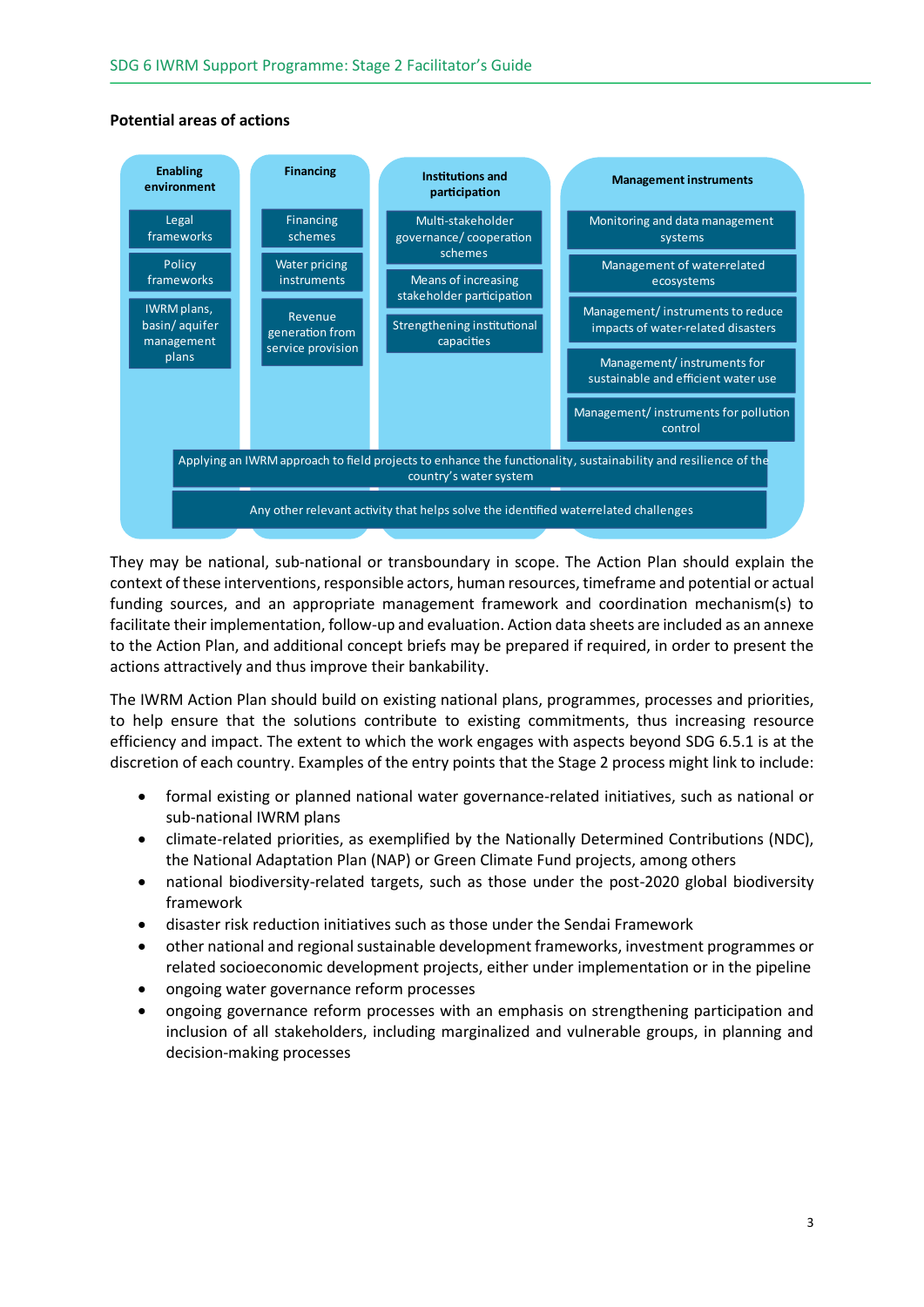The Support Programme strongly emphasises multi-stakeholder engagement and dialogue to achieve a holistic perspective on water management challenges, increasing the likelihood of buy-in from a wide range of actors. Recognising the importance of "no decision about us without us", **it is anticipated that an IWRM Action Plan should strongly reflect the results of diverse stakeholder input from in-person and/or virtual stakeholder consultations or workshops.** Recognising this multistakeholder nature, each action may be supported and implemented by one or more organisations in coordination with the central government.

#### **Gender-responsive Action Planning**

Given the important role that women play in water resource management, it is crucial that both the process and the outcomes of Stage 2 are genderresponsive and should aim to actively support the mainstreaming of gender into water resources management at all stages, in line with SDG 5 on gender equality.1



### **Prioritising actions**

Key to the success of this process is the **prioritisation** of appropriate interventions to address identified water-related challenges. While the prioritisation criteria for potential interventions might differ from one country to another, the following graphic suggests a simplified set of four criteria. One suggested means of transparently engaging stakeholders in this prioritisation is to use a simple spreadsheet (See Annexe 1) or online voting system for participants to rank the potential actions against these criteria (or others of the country's choice). Those scoring above a pre-defined total (perhaps 75 per cent) would be the most likely to generate the desired impacts and would therefore be the priority interventions considered for the IWRM Action Plan. When prioritising actions, it is suggested that the Valuing Water Principles (see box) could be regarded as inspiration, since using the shared values between participants may highlight actions that could have greater long-term impact. It should be noted that GWP has committed in its [2020-2025](https://www.gwp.org/globalassets/global/about-gwp/strategic-documents/gwp-strategy-2020-2025.pdf)  [Strategy](https://www.gwp.org/globalassets/global/about-gwp/strategic-documents/gwp-strategy-2020-2025.pdf) to supporting the incorporation of the multiple values of water in decision making.

#### **Valuing Water Principles**

These principles, adopted by the United Nations High-Level Panel on Water, may be considered when prioritising the potential interventions (see [here](https://www.government.nl/topics/water-management/valuing-water-initiative) for more information):

- 1. Recognize and embrace water's multiple values
- 2. Reconcile values and build trust
- 3. Protect the sources
- 4. Educate to empower
- 5. Invest and innovate